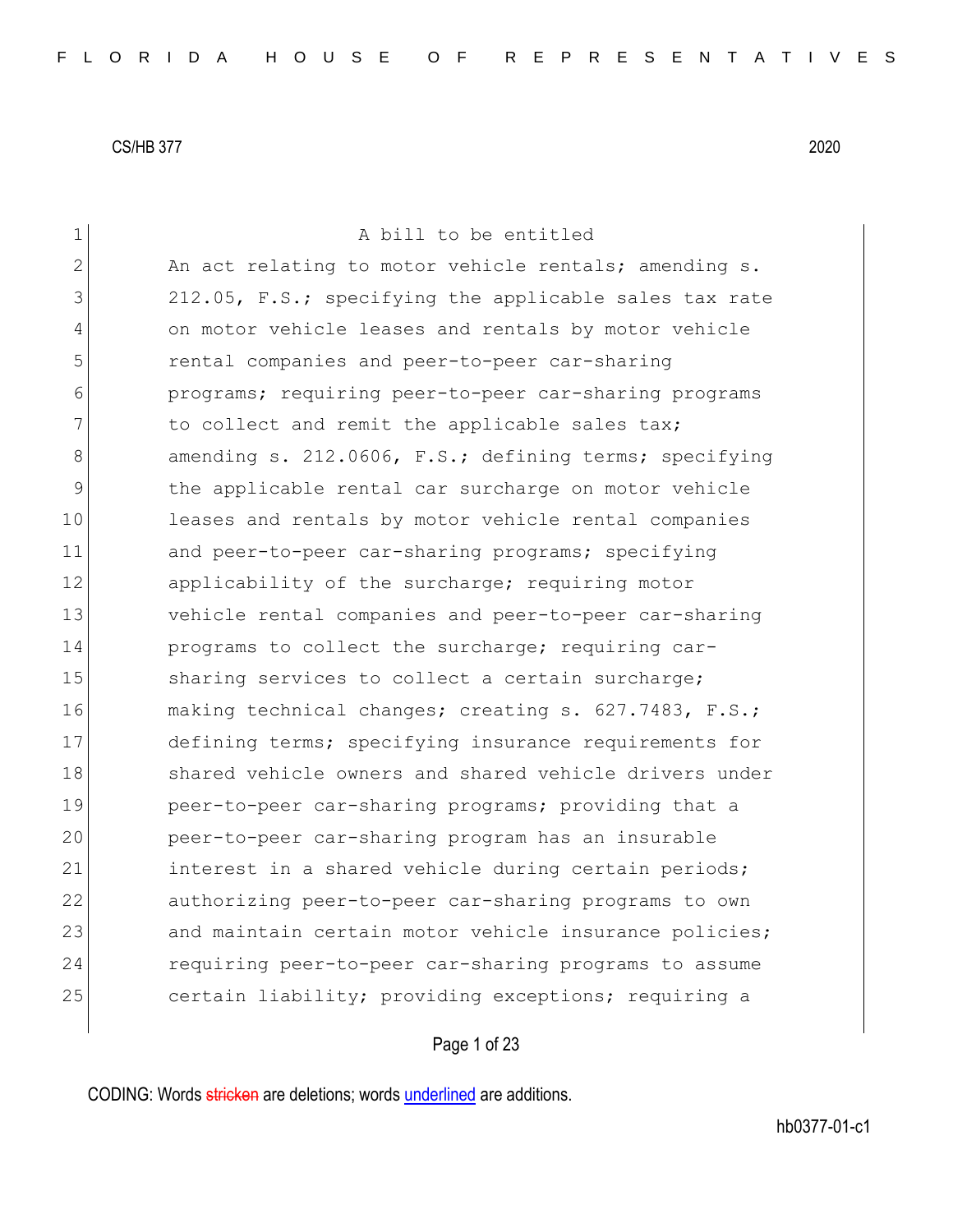26 Shared vehicle owner's insurer to indemnify the peer-27 to-peer car-sharing program under certain 28 circumstances; providing an exemption from vicarious 29 liability for peer-to-peer car-sharing programs and 30 shared vehicle owners; authorizing motor vehicle 31 insurers to exclude coverages and a duty to defend or 32 indemnify claims under a shared vehicle owner's 33 policy; providing construction relating to exclusions; 34 providing a right of contribution to a shared vehicle 35 owner's insurer for certain claims; requiring a peer-36 to-peer car-sharing program to provide certain 37 information to shared vehicle owners regarding liens; 38 specifying recordkeeping and record-sharing, 39 disclosure, and driver license verification and data 40 retention requirements for peer-to-peer car-sharing 41 programs; providing that peer-to-peer car-sharing 42 programs have sole responsibility for certain 43 equipment in or on a shared vehicle; providing for 44 indemnification; specifying requirements for peer-to-45 peer car-sharing programs relating to safety recalls 46 on a shared vehicle; providing construction; providing 47 an effective date. 48 49 Be It Enacted by the Legislature of the State of Florida: 50

Page 2 of 23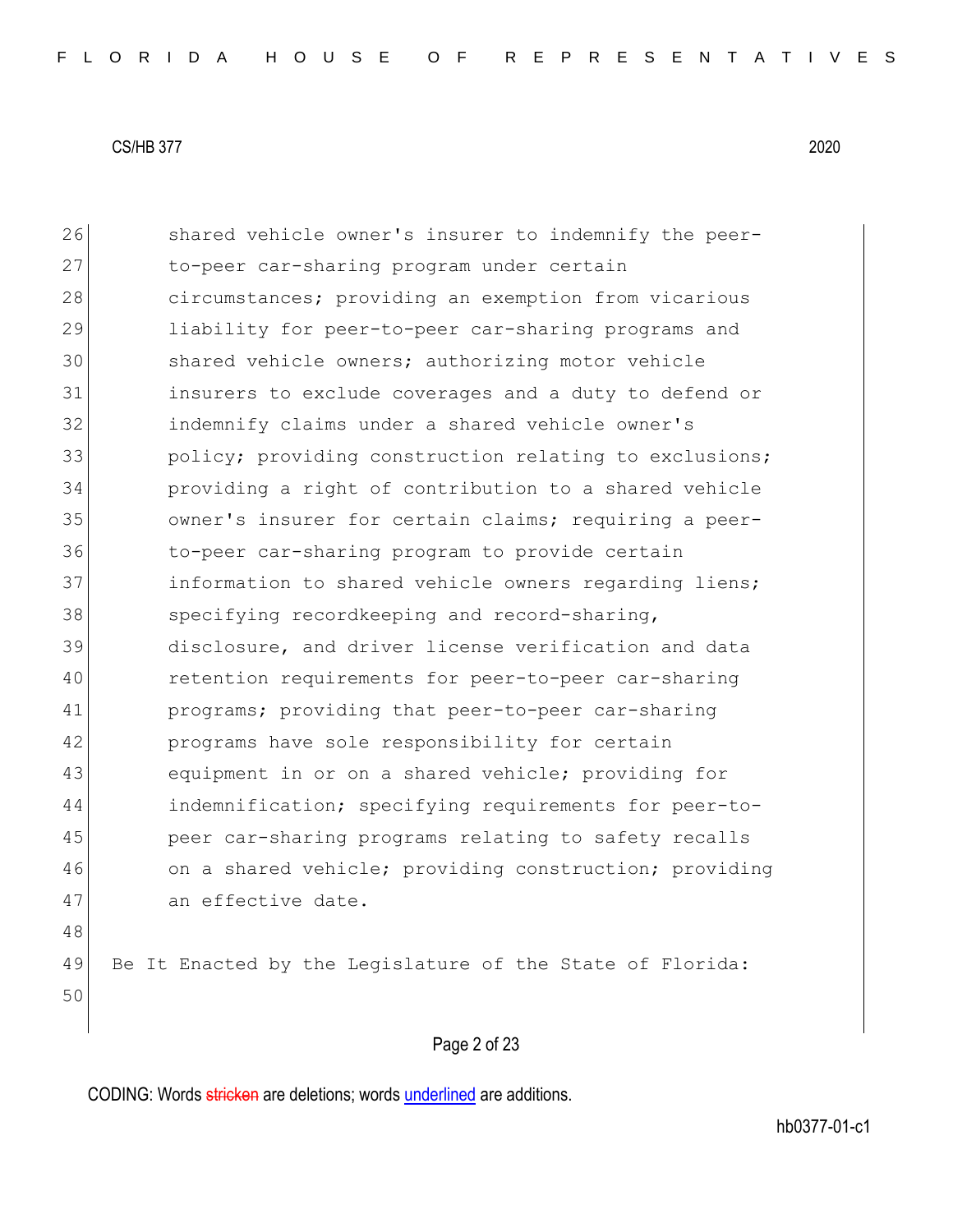51 Section 1. Paragraph (c) of subsection (1) of section 52 212.05, Florida Statutes, is amended to read:

53 212.05 Sales, storage, use tax.—It is hereby declared to 54 be the legislative intent that every person is exercising a 55 taxable privilege who engages in the business of selling 56 tangible personal property at retail in this state, including 57 the business of making mail order sales, or who rents or 58 furnishes any of the things or services taxable under this 59 chapter, or who stores for use or consumption in this state any 60 item or article of tangible personal property as defined herein 61 and who leases or rents such property within the state.

62 (1) For the exercise of such privilege, a tax is levied on 63 each taxable transaction or incident, which tax is due and 64 payable as follows:

65 (c) At the rate of 6 percent of the gross proceeds derived 66 from the lease or rental of tangible personal property, as 67 defined herein; however, the following special provisions apply 68 to the lease or rental of motor vehicles:

69 1. When a motor vehicle is leased or rented by a motor 70 vehicle rental company or a peer-to-peer car-sharing program, as 71 those terms are defined in s. 212.0606(1), for a period of less 72 than 12 months:

 $73$  a. If the motor vehicle is rented in Florida, the entire 74 amount of such rental is taxable, even if the vehicle is dropped 75 off in another state.

### Page 3 of 23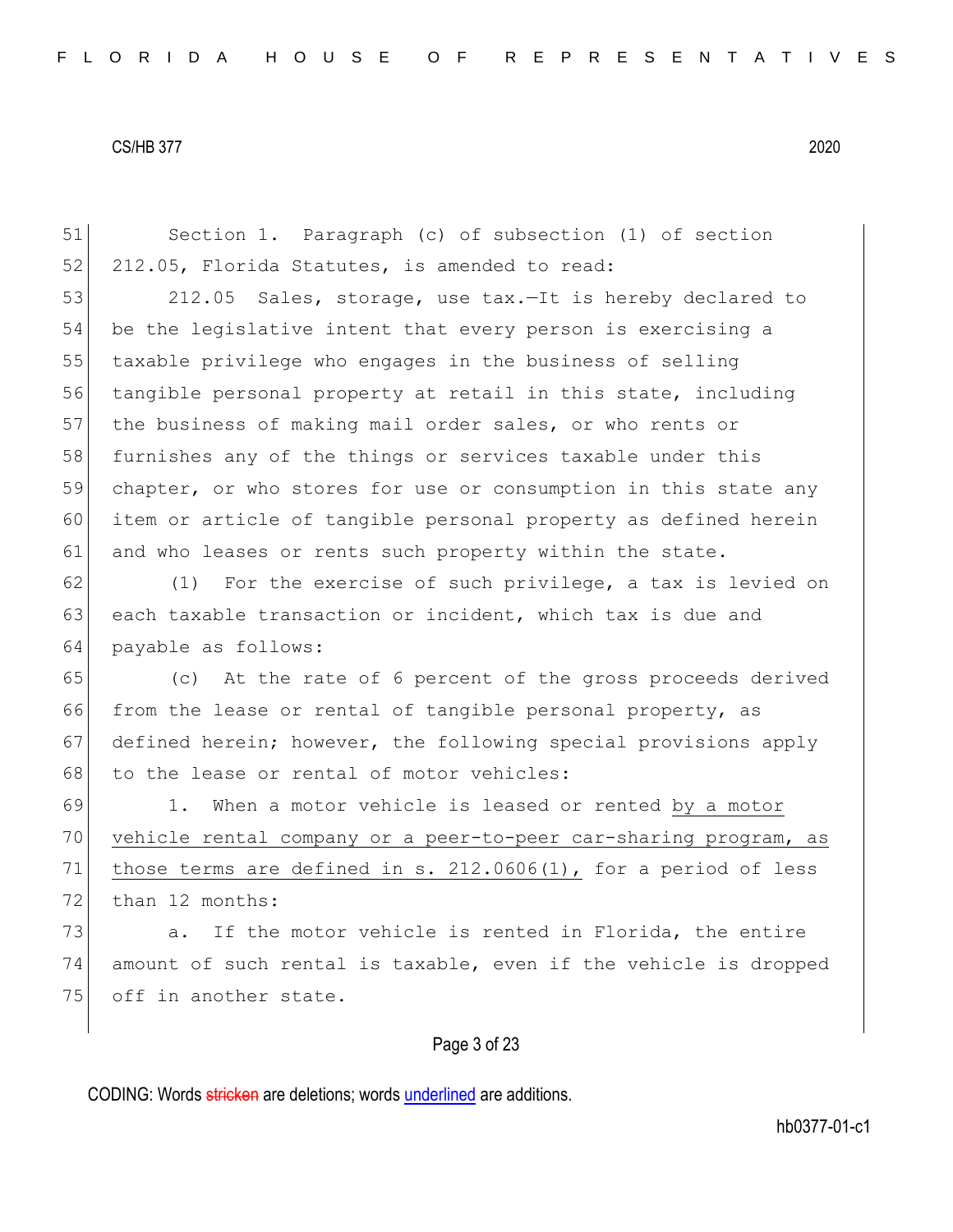76 b. If the motor vehicle is rented in another state and 77 dropped off in Florida, the rental is exempt from Florida tax. 78 c. If the motor vehicle is rented by a peer-to-peer car-79 sharing program, the peer-to-peer car-sharing program must 80 collect and remit the applicable tax due in connection with the 81 rental.

82 2. Except as provided in subparagraph 3., for the lease or 83 rental of a motor vehicle for a period of not less than 12 84 months, sales tax is due on the lease or rental payments if the 85 vehicle is registered in this state; provided, however, that no 86 tax shall be due if the taxpayer documents use of the motor 87 vehicle outside this state and tax is being paid on the lease or 88 rental payments in another state.

89 3. The tax imposed by this chapter does not apply to the 90 lease or rental of a commercial motor vehicle as defined in s.  $91$  316.003(13)(a) to one lessee or rentee for a period of not less 92 than 12 months when tax was paid on the purchase price of such 93 vehicle by the lessor. To the extent tax was paid with respect 94 to the purchase of such vehicle in another state, territory of 95 the United States, or the District of Columbia, the Florida tax 96 payable shall be reduced in accordance with the provisions of s. 97 212.06(7). This subparagraph shall only be available when the 98 lease or rental of such property is an established business or 99 part of an established business or the same is incidental or 100 germane to such business.

### Page 4 of 23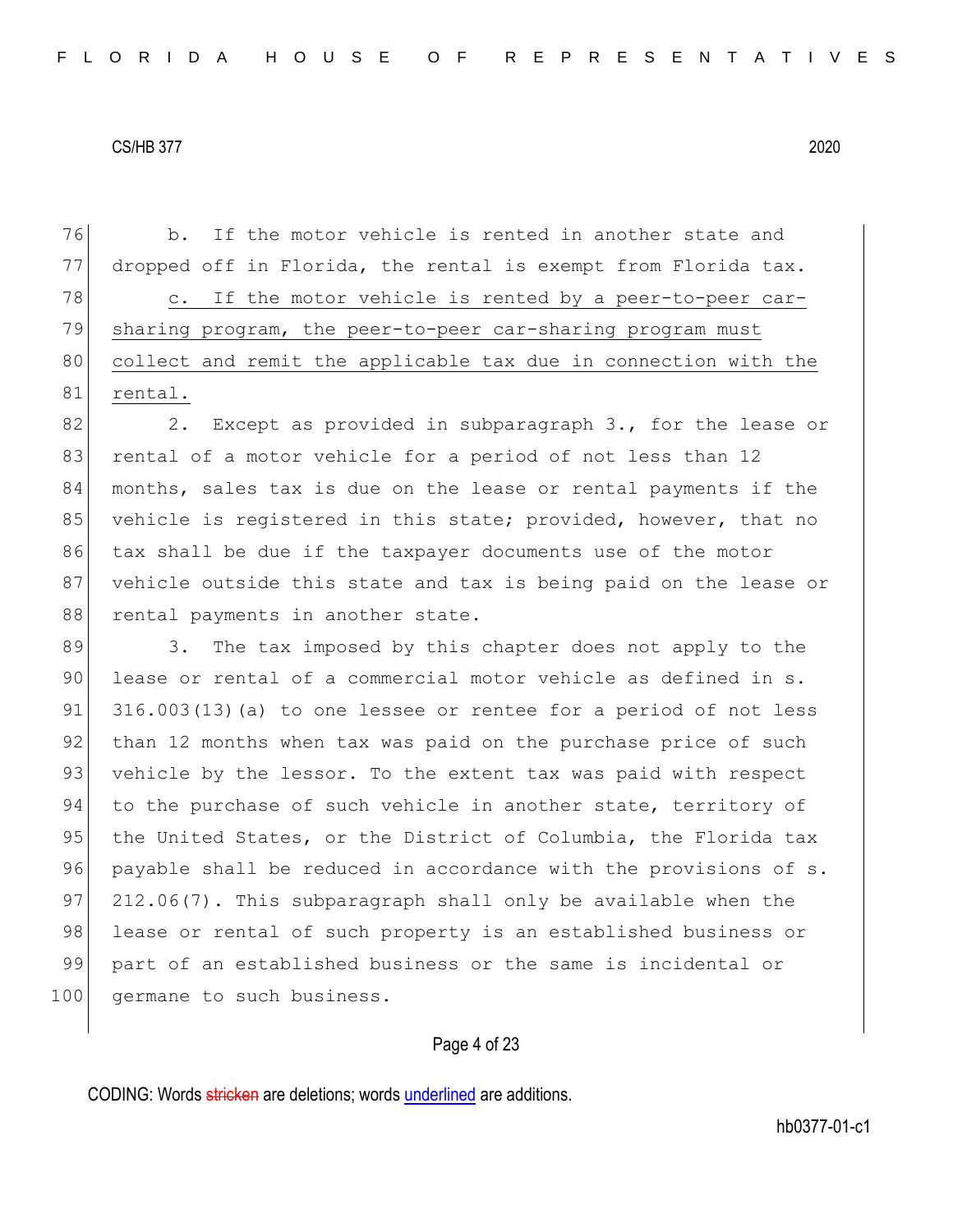| 101 | Section 2. Section 212.0606, Florida Statutes, is amended        |
|-----|------------------------------------------------------------------|
| 102 | to read:                                                         |
| 103 | 212.0606 Rental car surcharge.-                                  |
| 104 | (1) As used in this section, the term:                           |
| 105 | "Car-sharing service" means a membership-based<br>(a)            |
| 106 | organization or business, or division thereof, which requires    |
| 107 | the payment of an application fee or a membership fee and        |
| 108 | provides member access to motor vehicles:                        |
| 109 | 1. Only at locations that are not staffed by car-sharing         |
| 110 | service personnel employed solely for the purpose of interacting |
| 111 | with car-sharing service members;                                |
| 112 | Twenty-four hours per day, 7 days per week;<br>2.                |
| 113 | Only through automated means, including, but not<br>3.           |
| 114 | limited to, a smartphone application or an electronic membership |
| 115 | card;                                                            |
| 116 | On an hourly basis or for a shorter increment of time;<br>4.     |
| 117 | 5.<br>Without a separate fee for refueling the motor vehicle;    |
| 118 | 6.<br>Without a separate fee for minimum financial               |
| 119 | responsibility liability insurance; and                          |
| 120 | Owned or controlled by the car-sharing service or its<br>7.      |
| 121 | affiliates.                                                      |
| 122 | "Motor vehicle rental company" means an entity that is<br>(b)    |
| 123 | in the business of providing, for financial consideration, motor |
| 124 | vehicles to the public under a rental agreement.                 |
| 125 | "Peer-to-peer car-sharing program" has the same<br>(C)           |
|     |                                                                  |

Page 5 of 23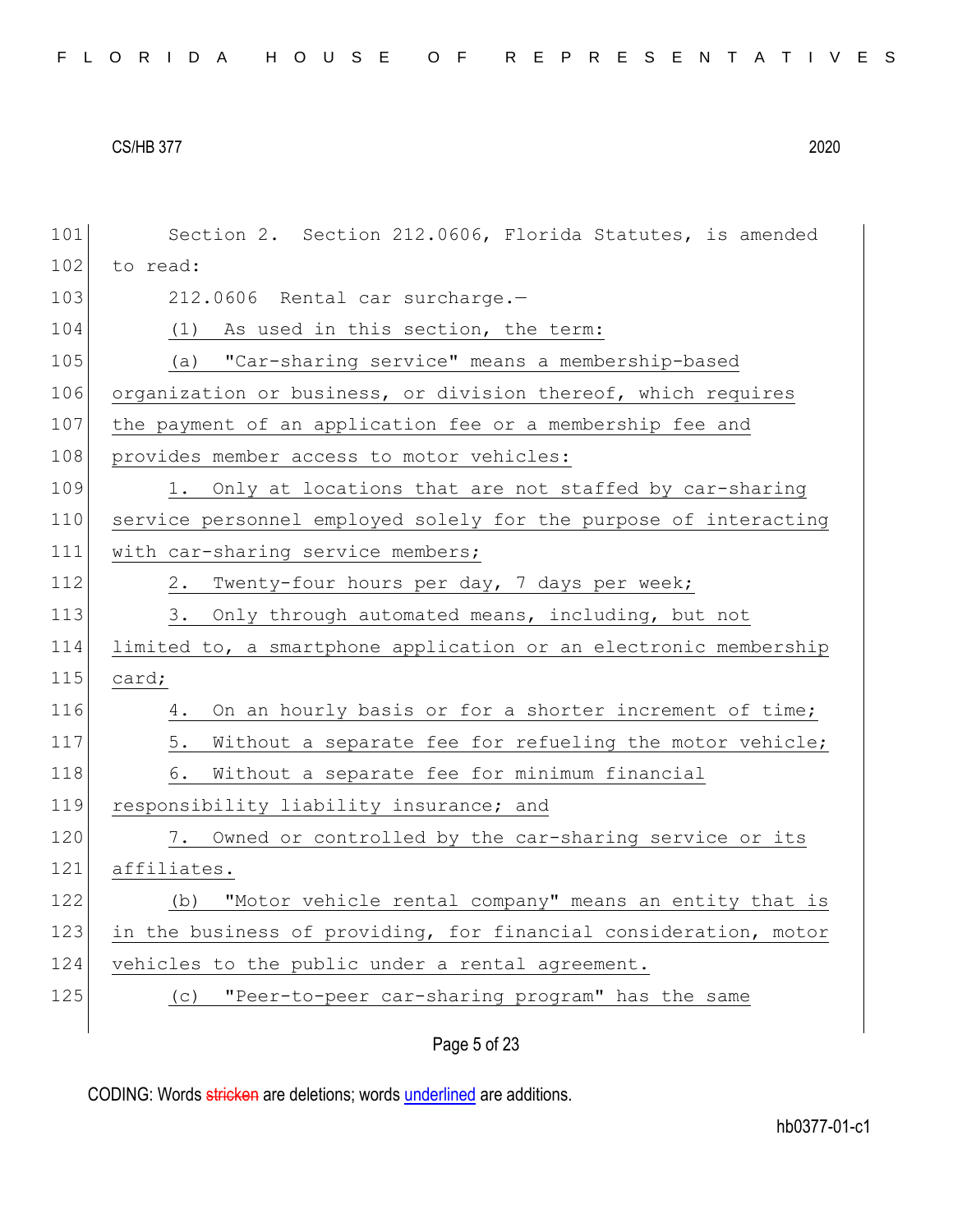126 meaning as in s. 627.7483(1).

127 (2)  $(1)$  Except as provided in subsection (3)  $(2)$ , a 128 surcharge of \$2 per day or any part of a day is imposed upon the 129 lease or rental by a motor vehicle rental company or a peer-to-130 peer car-sharing program of a motor vehicle that is licensed for 131 hire and designed to carry fewer than nine passengers, 132 regardless of whether the motor vehicle is licensed in this 133 state, for financial consideration and without transfer of the 134 title of the motor vehicle. The surcharge is imposed regardless 135 of whether the lease or rental occurs in person or through 136 digital means. The surcharge applies to only the first 30 days 137 of the term of a lease or rental and must be collected by the 138 motor vehicle rental company or the peer-to-peer car-sharing 139 program. The surcharge is subject to all applicable taxes 140 imposed by this chapter.

141 (3) $(2)$  A member of a car-sharing service who uses a motor 142 vehicle as described in subsection (2)  $(1)$  for less than 24 143 hours pursuant to an agreement with the car-sharing service 144 shall pay a surcharge of \$1 per usage. A member of a car-sharing 145 service who uses the same motor vehicle for 24 hours or more 146 shall pay a surcharge of \$2 per day or any part of a day as 147 provided in subsection (2)  $(1)$ . The car-sharing service shall 148 collect the surcharge For purposes of this subsection, the term 149 "car-sharing service" means a membership-based organization or 150 business, or division thereof, which requires the payment of an

Page 6 of 23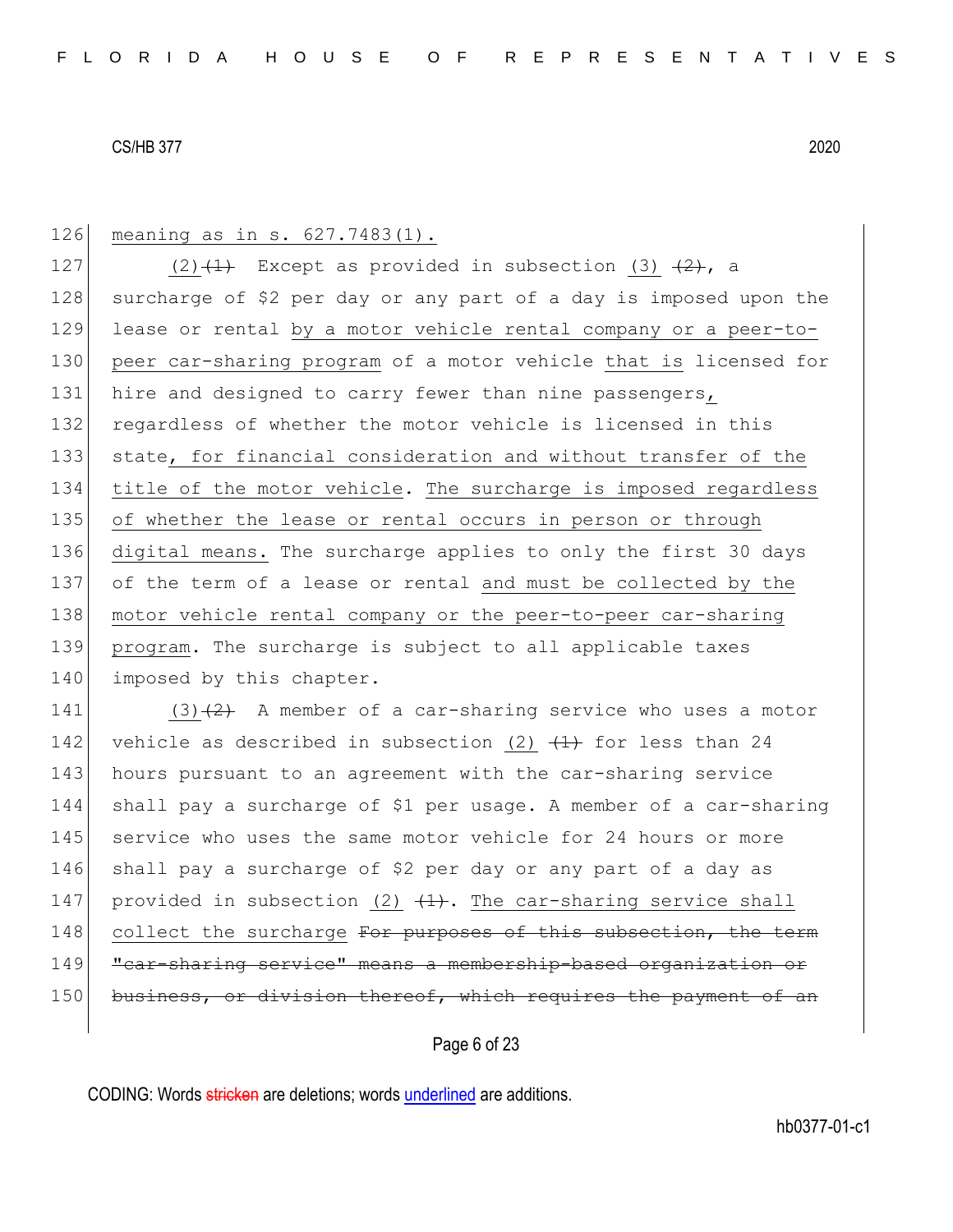151 application or membership fee and provides member access to 152 motor vehicles: 153  $\left( a \right)$  Only at locations that are not staffed by car-sharing 154 service personnel employed solely for the purpose of interacting 155 with car-sharing service members; 156 (b) Twenty-four hours per day, 7 days per week;  $|157|$  (c) Only through automated means, including, but not 158 <del>limited to, smartphone applications or electronic membership</del>  $159$  cards;  $160$  (d) On an hourly basis or for a shorter increment of time; 161 **(e)** Without a separate fee for refueling the motor 162 vehicle; 163  $(f)$  Without a separate fee for minimum financial 164 responsibility liability insurance; and 165  $\left\{\theta\right\}$  Owned or controlled by the car-sharing service or its 166 affiliates. The surcharge imposed under this subsection does not 167 apply to the lease, rental, or use of a motor vehicle from a 168 location owned, operated, or leased by or for the benefit of an 169 airport or airport authority. 170  $(4)$  (a)  $\left(\frac{3}{4}\right)$  (a)  $\left(\frac{4}{4}\right)$  Notwithstanding s. 212.20, and less the costs 171 of administration, 80 percent of the proceeds of this surcharge 172 shall be deposited in the State Transportation Trust Fund, 15.75 173 percent of the proceeds of this surcharge shall be deposited in 174 the Tourism Promotional Trust Fund created in s. 288.122, and 175 4.25 percent of the proceeds of this surcharge shall be

## Page 7 of 23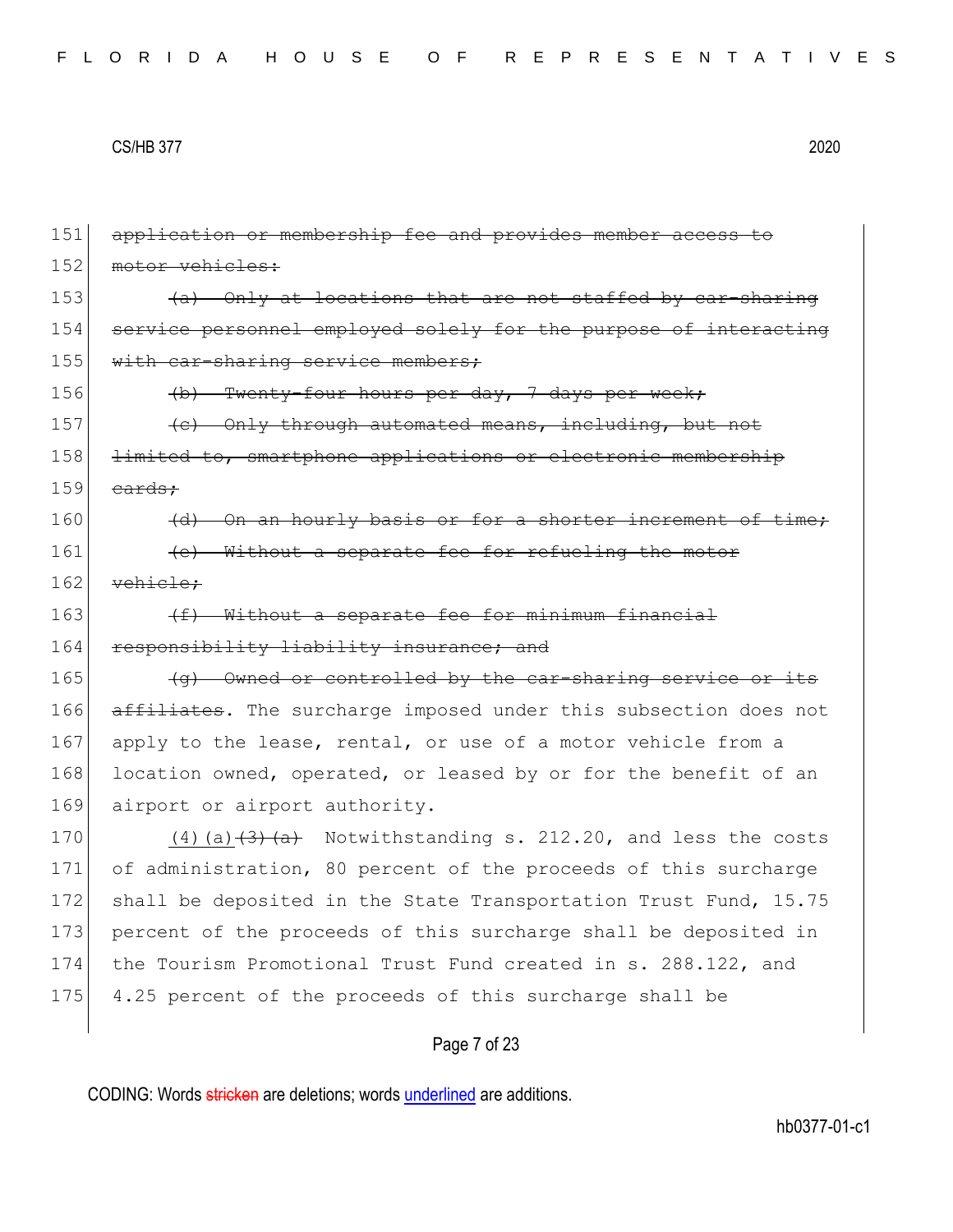176 deposited in the Florida International Trade and Promotion Trust 177 Fund. For the purposes of this subsection, the term "proceeds of 178 this surcharge"  $\theta$  the surcharge means all funds collected and 179 received by the department under this section, including 180 interest and penalties on delinquent surcharges. The department 181 shall provide the Department of Transportation rental car 182 surcharge revenue information for the previous state fiscal year 183 by September 1 of each year.

184 (b) Notwithstanding any other provision of law, the 185 proceeds deposited in the State Transportation Trust Fund shall 186 be allocated on an annual basis in the Department of 187 Transportation's work program to each department district, 188 except the Turnpike District. The amount allocated to each 189 district shall be based on the amount of proceeds attributed to 190 the counties within each respective district.

191  $(5)(a)$   $(4)$  Except as provided in this section, the 192 department shall administer, collect, and enforce the surcharge 193 as provided in this chapter.

194  $\vert$  (b)  $\langle a \rangle$  The department shall require a dealer dealers to 195 report surcharge collections according to the county to which 196 the surcharge was attributed. For purposes of this section, the 197 surcharge shall be attributed to the county where the rental 198 agreement was entered into.

199  $(c)$   $(b)$  A dealer <del>Dealers</del> who collects <del>collect</del> the rental 200 car surcharge shall report to the department all surcharge

### Page 8 of 23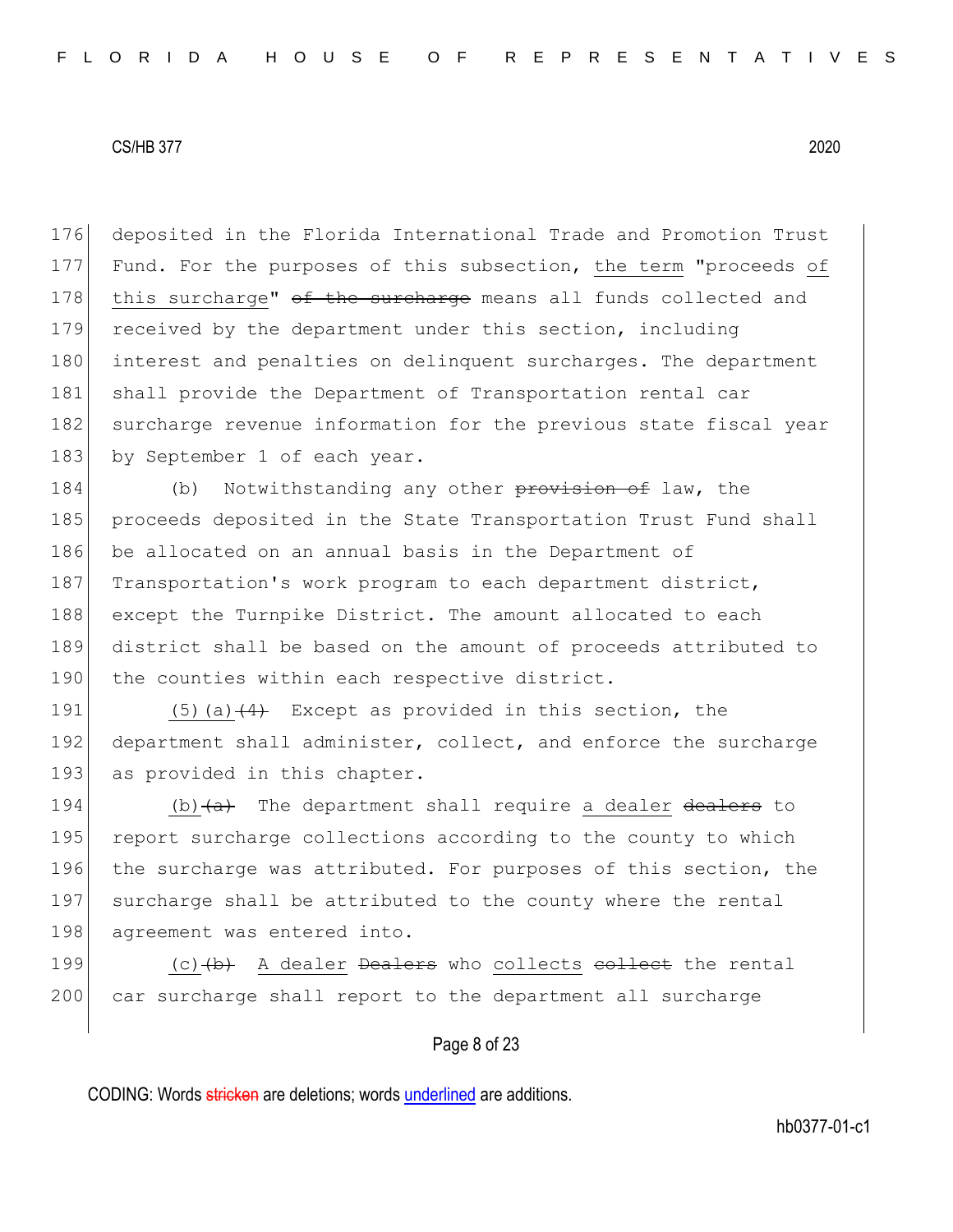201 revenues attributed to the county where the rental agreement was 202 entered into on a timely filed return for each required 203 reporting period. The provisions of this chapter which apply to 204 interest and penalties on delinquent taxes apply to the 205 surcharge. The surcharge shall not be included in the 206 calculation of estimated taxes pursuant to s. 212.11. The 207 dealer's credit provided in s. 212.12 does not apply to any 208 amount collected under this section. 209  $(6)$   $\leftarrow$  The surcharge imposed by this section does not 210 apply to a motor vehicle provided at no charge to a person whose 211 motor vehicle is being repaired, adjusted, or serviced by the 212 entity providing the replacement motor vehicle. 213 Section 3. Section 627.7483, Florida Statutes, is created 214 to read: 215 627.7483 Peer-to-peer car sharing; insurance 216 requirements.-217 (1) DEFINITIONS.—As used in this section, the term: 218 (a) "Car-sharing delivery period" means the period of time 219 during which a shared vehicle is being delivered to the location 220 of the car-sharing start time, if applicable, as documented by 221 the governing peer-to-peer car-sharing program agreement. 222 (b) "Car-sharing period" means the period of time that 223 commences either at the car-sharing delivery period or, if there 224 is no car-sharing delivery period, at the car-sharing start time 225 and that ends at the car-sharing termination time.

## Page 9 of 23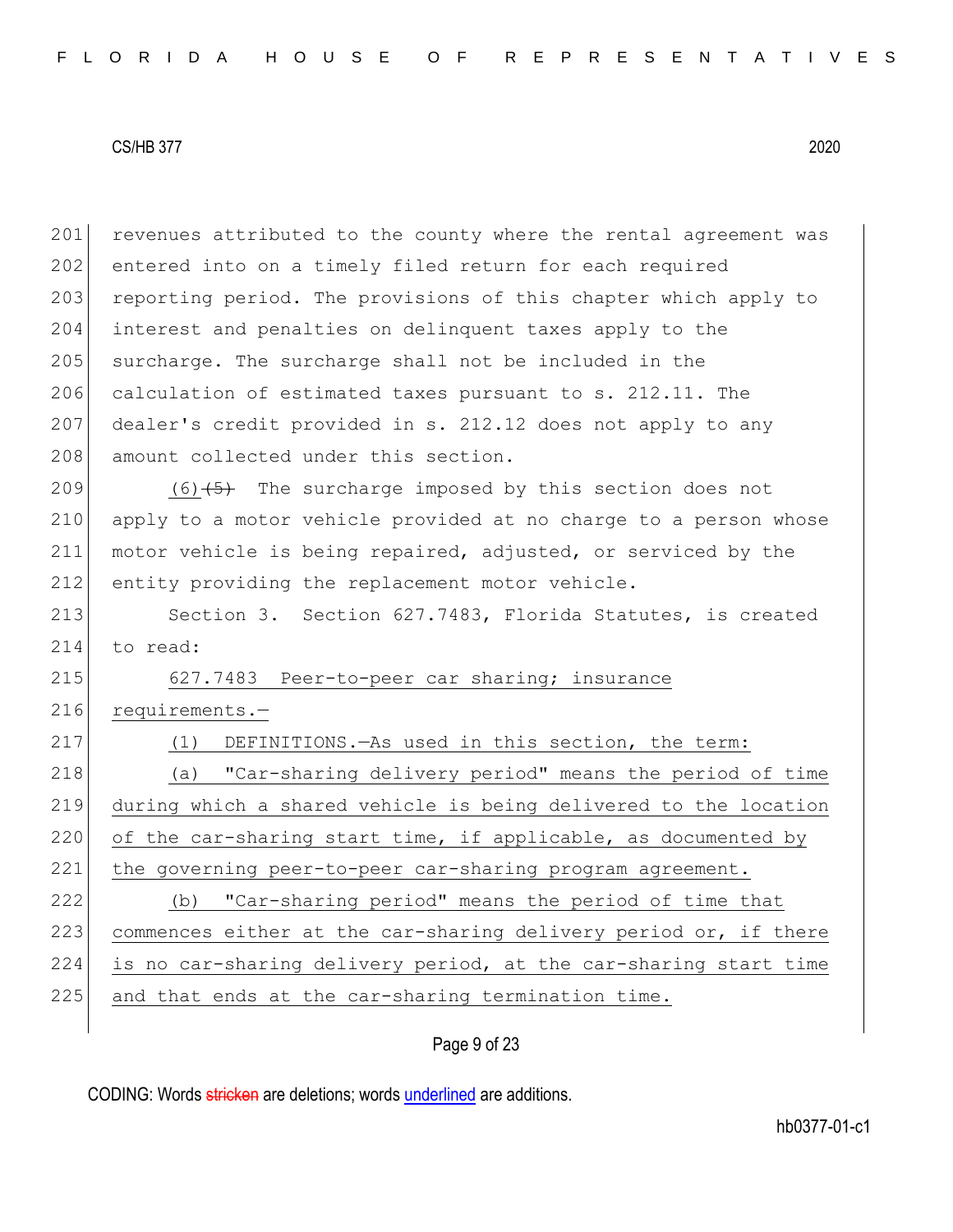| 226 | (c) "Car-sharing start time" means the time when the             |
|-----|------------------------------------------------------------------|
| 227 | shared vehicle is under the control of the shared vehicle        |
| 228 | driver, which time occurs at or after the time the reservation   |
| 229 | of the shared vehicle is scheduled to begin, as documented in    |
| 230 | the records of a peer-to-peer car-sharing program.               |
| 231 | (d) "Car-sharing termination time" means the earliest of         |
| 232 | the following events:                                            |
| 233 | The expiration of the agreed-upon period of time<br>1.           |
| 234 | established for the use of a shared vehicle according to the     |
| 235 | terms of the peer-to-peer car-sharing program agreement, if the  |
| 236 | shared vehicle is delivered to the location agreed upon in the   |
| 237 | peer-to-peer car-sharing program agreement;                      |
| 238 | The time the shared vehicle is returned to a location<br>2.      |
| 239 | as alternatively agreed upon by the shared vehicle owner and     |
| 240 | shared vehicle driver, as communicated through a peer-to-peer    |
| 241 | car-sharing program; or                                          |
| 242 | The time the shared vehicle owner or the shared vehicle<br>3.    |
| 243 | owner's authorized designee takes possession and control of the  |
| 244 | shared vehicle.                                                  |
| 245 | (e) "Peer-to-peer car sharing" or "car sharing" means the        |
| 246 | authorized use of a motor vehicle by an individual other than    |
| 247 | the vehicle's owner through a peer-to-peer car-sharing program.  |
| 248 | For the purposes of this section, the term does not include the  |
| 249 | renting of a motor vehicle through a rental car company, the use |
| 250 | of a for-hire vehicle as defined in s. 320.01(15), ridesharing   |
|     |                                                                  |

# Page 10 of 23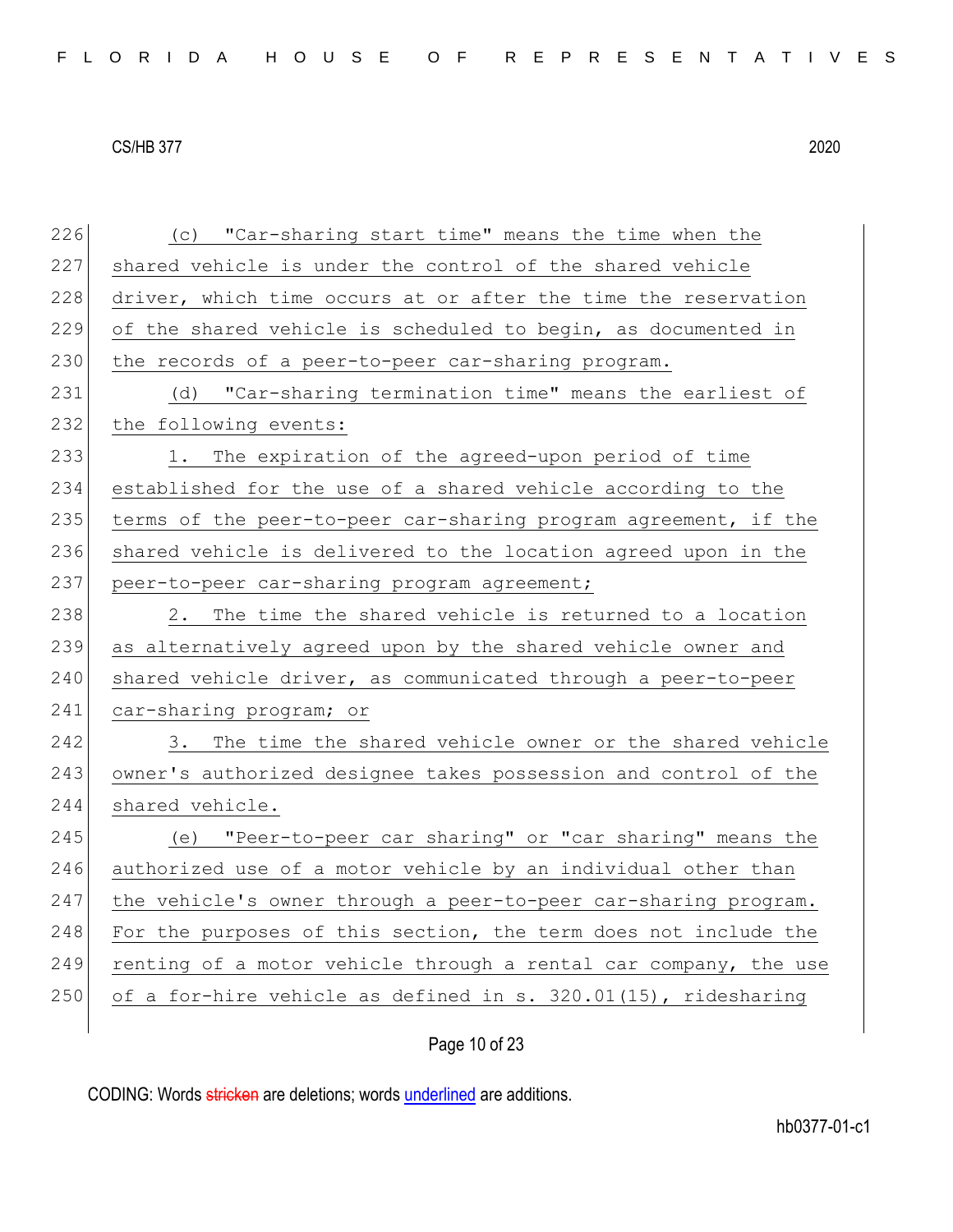| 251 | as defined in s. $341.031(9)$ , carpool as defined in s. $450.28(3)$ , |
|-----|------------------------------------------------------------------------|
| 252 | or the use of a motor vehicle under an agreement for a car-            |
| 253 | sharing service as defined in $s. 212.0606(1)$ .                       |
| 254 | (f) "Peer-to-peer car-sharing program" means a business                |
| 255 | platform that enables peer-to-peer car sharing by connecting           |
| 256 | motor vehicle owners with drivers for financial consideration.         |
| 257 | For the purposes of this section, the term does not include a          |
| 258 | rental car company, a car-sharing service as defined in s.             |
| 259 | 212.0606(1), a taxicab association, or the owner of a for-hire         |
| 260 | vehicle as defined in $s. 320.01(15)$ .                                |
| 261 | (g) "Peer-to-peer car-sharing program agreement" means the             |
| 262 | terms and conditions established by the peer-to-peer car-sharing       |
| 263 | program which are applicable to a shared vehicle owner and a           |
| 264 | shared vehicle driver and which govern the use of a shared             |
| 265 | vehicle through a peer-to-peer car-sharing program. For the            |
| 266 | purposes of this section, the term does not include a rental           |
| 267 | agreement or an agreement for a for-hire vehicle as defined in         |
| 268 | s. 320.01(15) or for a car-sharing service as defined in s.            |
| 269 | $212.0606(1)$ .                                                        |
| 270 | "Shared vehicle" means a motor vehicle that is<br>(h)                  |
| 271 | available for sharing through a peer-to-peer car-sharing               |
| 272 | program. For the purposes of this section, the term does not           |
| 273 | include a rental car, a for-hire vehicle as defined in s.              |
| 274 | 320.01(15), or a motor vehicle used for ridesharing as defined         |
| 275 | in s. 341.031(9), for carpool as defined in s. 450.28(3), or for       |
|     |                                                                        |

Page 11 of 23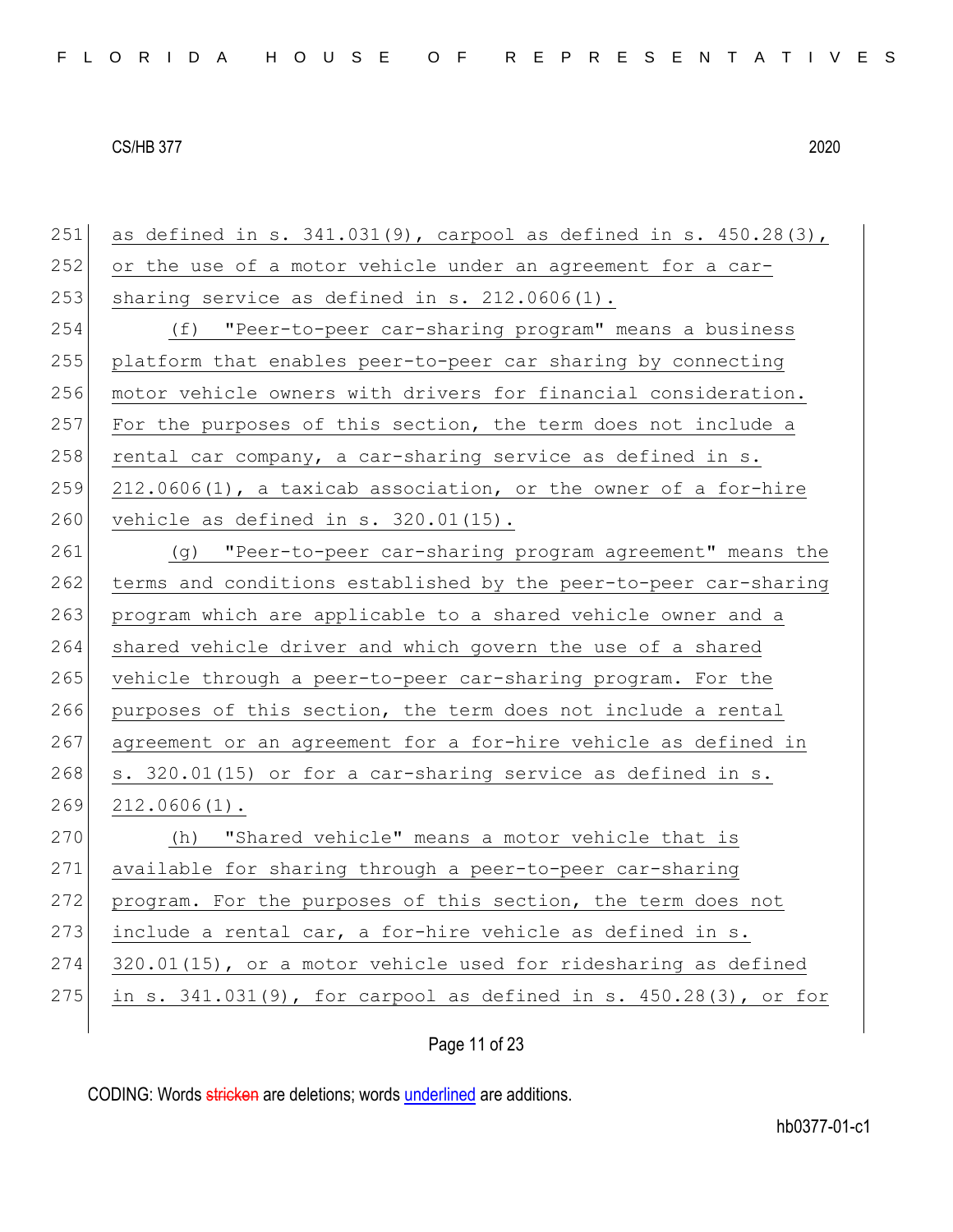276 car-sharing service as defined in  $s. 212.0606(1)$ . 277 (i) "Shared vehicle driver" means an individual who has 278 been authorized by the shared vehicle owner to drive the shared 279 vehicle under the peer-to-peer car-sharing program agreement. 280  $(j)$  "Shared vehicle owner" means the registered owner, or 281 a natural person or an entity designated by the registered 282 owner, of a motor vehicle made available for sharing to shared 283 vehicle drivers through a peer-to-peer car-sharing program. For 284 the purposes of this section, the term does not include an owner 285 of a for-hire vehicle as defined in s.  $320.01(15)$ . 286 (2) INSURANCE COVERAGE REQUIREMENTS. 287 (a)1. A peer-to-peer car-sharing program shall ensure 288 that, during each car-sharing period, the shared vehicle owner 289 and the shared vehicle driver are insured under a motor vehicle 290 insurance policy that provides all of the following: 291 a. Property damage liability coverage that meets the 292 minimum coverage amounts required under s. 324.022. 293 b. Bodily injury liability coverage limits as described in 294 s. 324.021(7)(a) and (b). 295 c. Personal injury protection benefits that meet the 296 minimum coverage amounts required under s. 627.736. 297 d. Uninsured and underinsured vehicle coverage as required 298 under s. 627.727. 299 2. The peer-to-peer car-sharing program shall also ensure  $300$  that the motor vehicle insurance policy under subparagraph 1.:

Page 12 of 23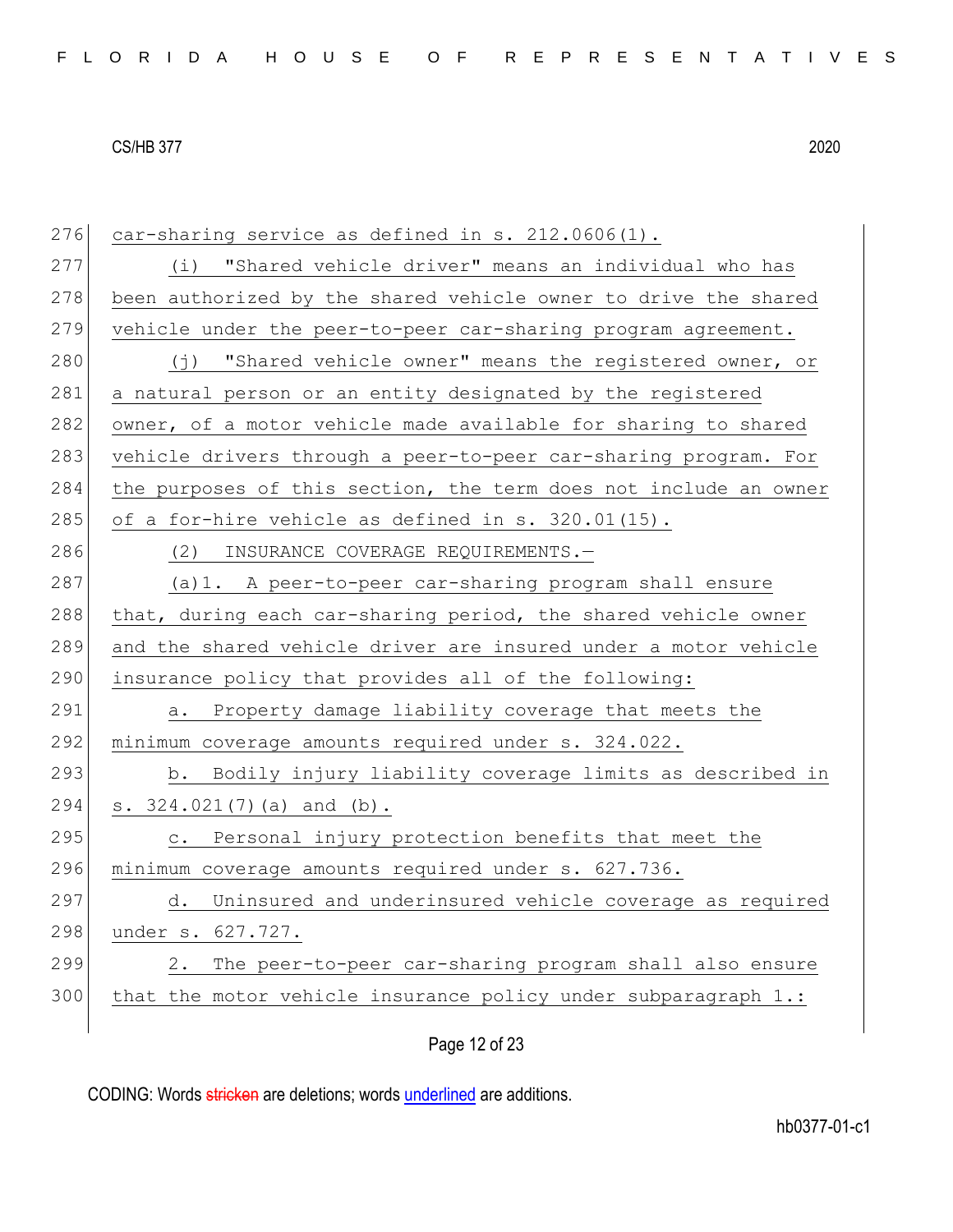| 301 | Recognizes that the shared vehicle insured under the<br>а.       |
|-----|------------------------------------------------------------------|
| 302 | policy is made available and used through a peer-to-peer car-    |
| 303 | sharing program; or                                              |
| 304 | b. Does not exclude the use of a shared vehicle by a             |
| 305 | shared vehicle driver.                                           |
| 306 | (b) 1. The insurance described under paragraph (a) may be        |
| 307 | satisfied by a motor vehicle insurance policy maintained by:     |
| 308 | A shared vehicle owner;<br>а.                                    |
| 309 | A shared vehicle driver;<br>b.                                   |
| 310 | A peer-to-peer car-sharing program; or<br>$\mathtt{C}$ .         |
| 311 | A combination of a shared vehicle owner, a shared<br>d.          |
| 312 | vehicle driver, and a peer-to-peer car-sharing program.          |
| 313 | The insurance policy maintained in subparagraph 1.<br>2.         |
| 314 | which satisfies the insurance requirements under paragraph (a)   |
| 315 | is primary during each car-sharing period.                       |
| 316 | 3.a. If the insurance maintained by a shared vehicle owner       |
| 317 | or shared vehicle driver in accordance with subparagraph 1. has  |
| 318 | lapsed or does not provide the coverage required under paragraph |
| 319 | (a), the insurance maintained by the peer-to-peer car-sharing    |
| 320 | program must provide the coverage required under paragraph (a),  |
| 321 | beginning with the first dollar of a claim, and must defend such |
| 322 | claim, except under circumstances as set forth in subparagraph   |
| 323 | $(3)$ (a) $2$ .                                                  |
| 324 | Coverage under a motor vehicle insurance policy<br>b.            |
| 325 | maintained by the peer-to-peer car-sharing program must not be   |
|     |                                                                  |

Page 13 of 23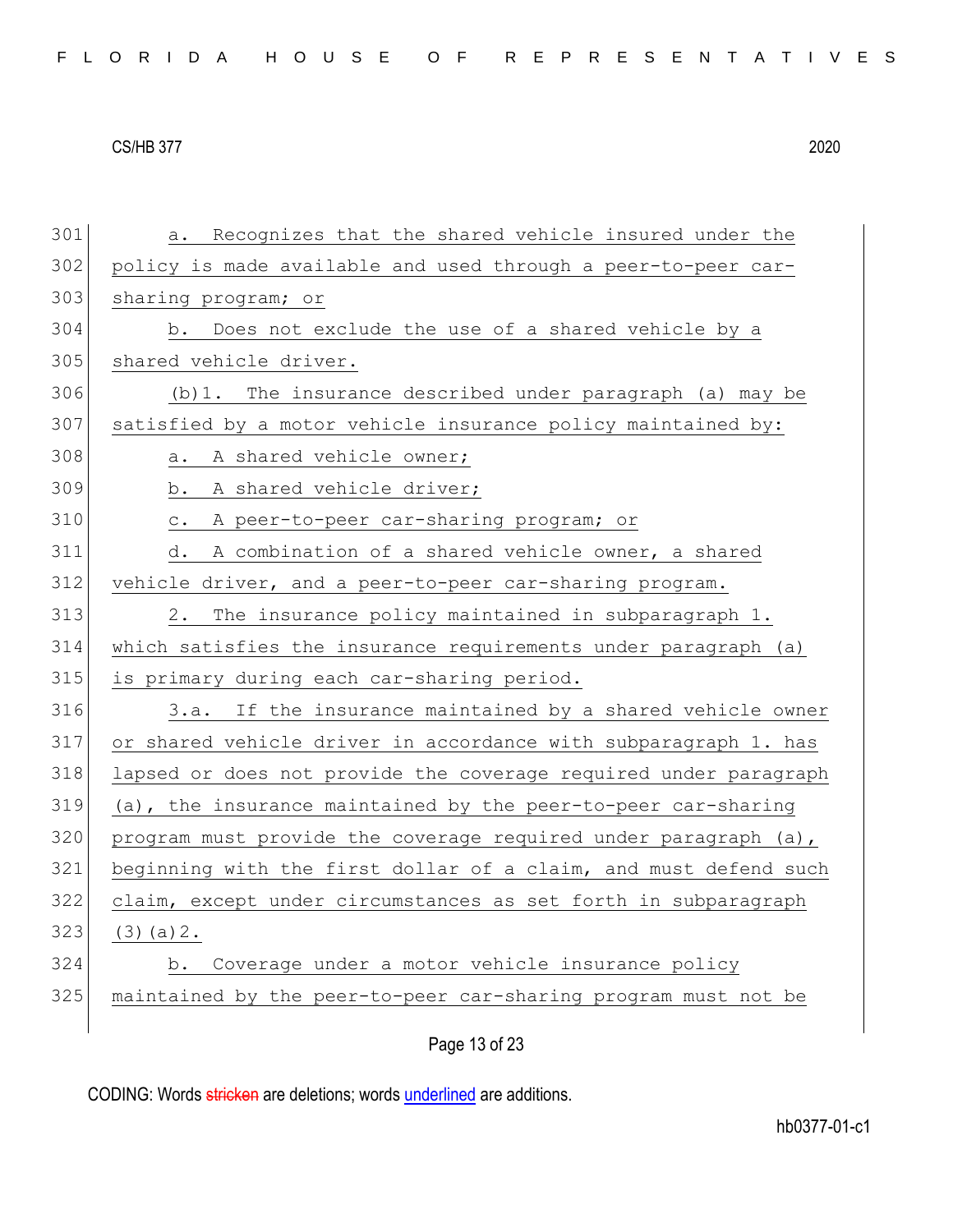| 326 | dependent on another motor vehicle insurer first denying a      |
|-----|-----------------------------------------------------------------|
| 327 | claim, and another motor vehicle insurance policy is not        |
| 328 | required to first deny a claim.                                 |
| 329 | Notwithstanding any other law, statute, rule, or<br>$\circ$ .   |
| 330 | regulation to the contrary, a peer-to-peer car-sharing program  |
| 331 | has an insurable interest in a shared vehicle during the car-   |
| 332 | sharing period. This sub-subparagraph does not create liability |
| 333 | for a peer-to-peer car-sharing program for maintaining the      |
| 334 | coverage required under paragraph (a) and under this paragraph, |
| 335 | if applicable.                                                  |
| 336 | A peer-to-peer car-sharing program may own and maintain<br>d.   |
| 337 | as the named insured one or more policies of motor vehicle      |
| 338 | insurance which provide coverage for:                           |
| 339 | Liabilities assumed by the peer-to-peer car-sharing<br>$(\top)$ |
| 340 | program under a peer-to-peer car-sharing program agreement;     |
| 341 | Liability of the shared vehicle owner;<br>(TI)                  |
| 342 | (III) Liability of the shared vehicle driver;                   |
| 343 | (IV) Damage or loss to the shared motor vehicle; or             |
| 344 | Damage, loss, or injury to persons or property to<br>(V)        |
| 345 | satisfy the personal injury protection and uninsured and        |
| 346 | underinsured motorist coverage requirements of this section.    |
| 347 | Insurance required under paragraph (a), when maintained<br>е.   |
| 348 | by a peer-to-peer car-sharing program, may be provided by an    |
| 349 | insurer authorized to do business in this state which is a      |
| 350 | member of the Florida Insurance Guaranty Association or an      |
|     |                                                                 |

## Page 14 of 23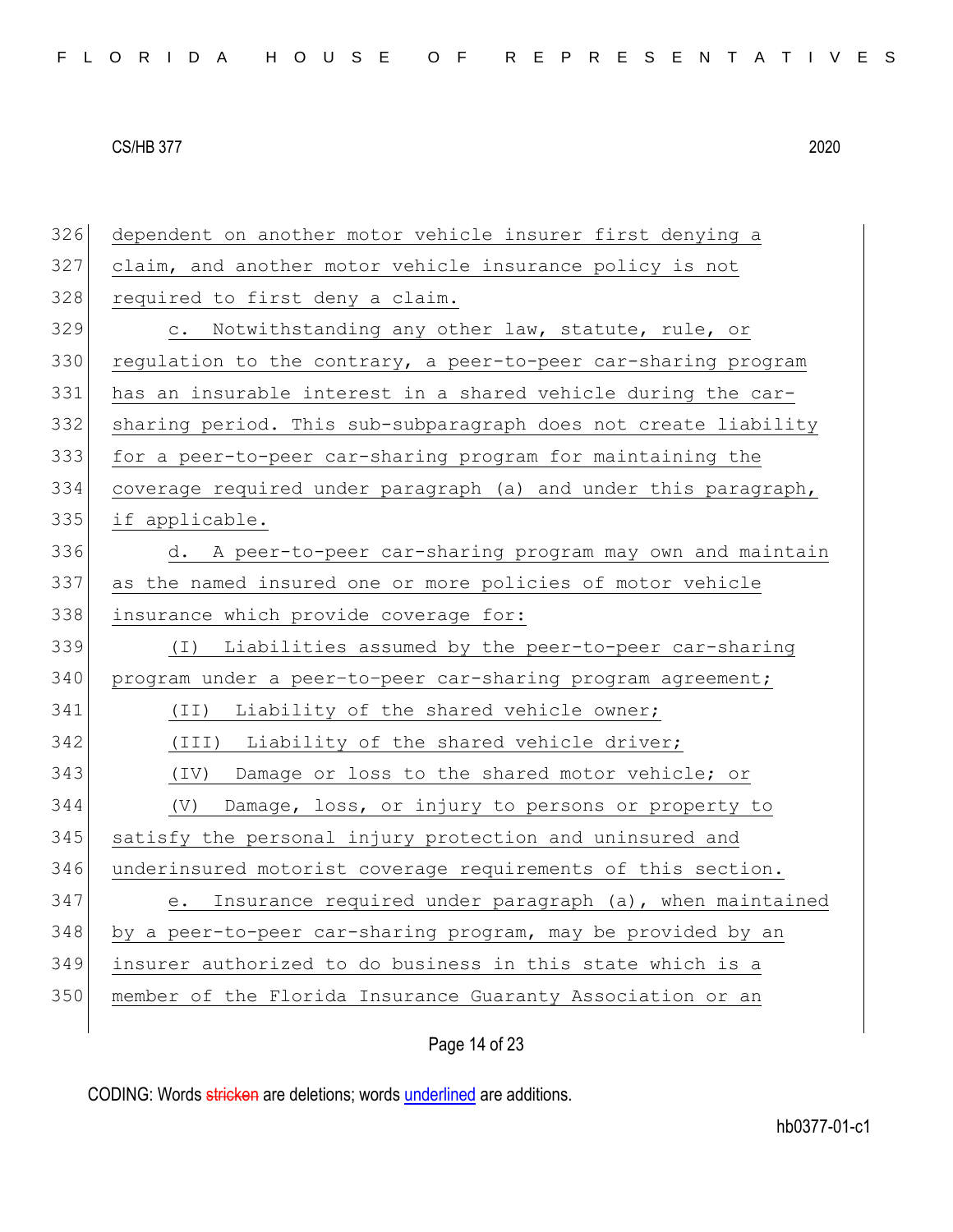351 eligible surplus lines insurer that has a superior, excellent, 352 exceptional, or equivalent financial strength rating by a rating 353 agency acceptable to the office. A peer-to-peer car-sharing 354 program is not transacting in insurance when it maintains the 355 insurance required under this section. 356 (3) LIABILITIES AND INSURANCE EXCLUSIONS.— 357 (a) Liability.— 358 1. A peer-to-peer car-sharing program shall assume 359 liability, except as provided in subparagraph 2., of a shared 360 vehicle owner for bodily injury or property damage to third 361 parties or uninsured and underinsured motorist or personal 362 injury protection losses during the car-sharing period in an 363 amount stated in the peer-to-peer car-sharing program agreement, 364 which amount may not be less than those set forth in ss. 365 324.021(7)(a) and (b), 324.022, 627.727, and 627.736, 366 respectively. 367 2. The assumption of liability under subparagraph 1. does 368 not apply if a shared vehicle owner: 369 a. Makes an intentional or fraudulent material 370 misrepresentation or omission to the peer-to-peer car-sharing 371 program before the car-sharing period in which the loss occurs; 372 or 373 b. Acts in concert with a shared vehicle driver who fails 374 to return the shared vehicle pursuant to the terms of the peer-375 to-peer car-sharing program agreement.

## Page 15 of 23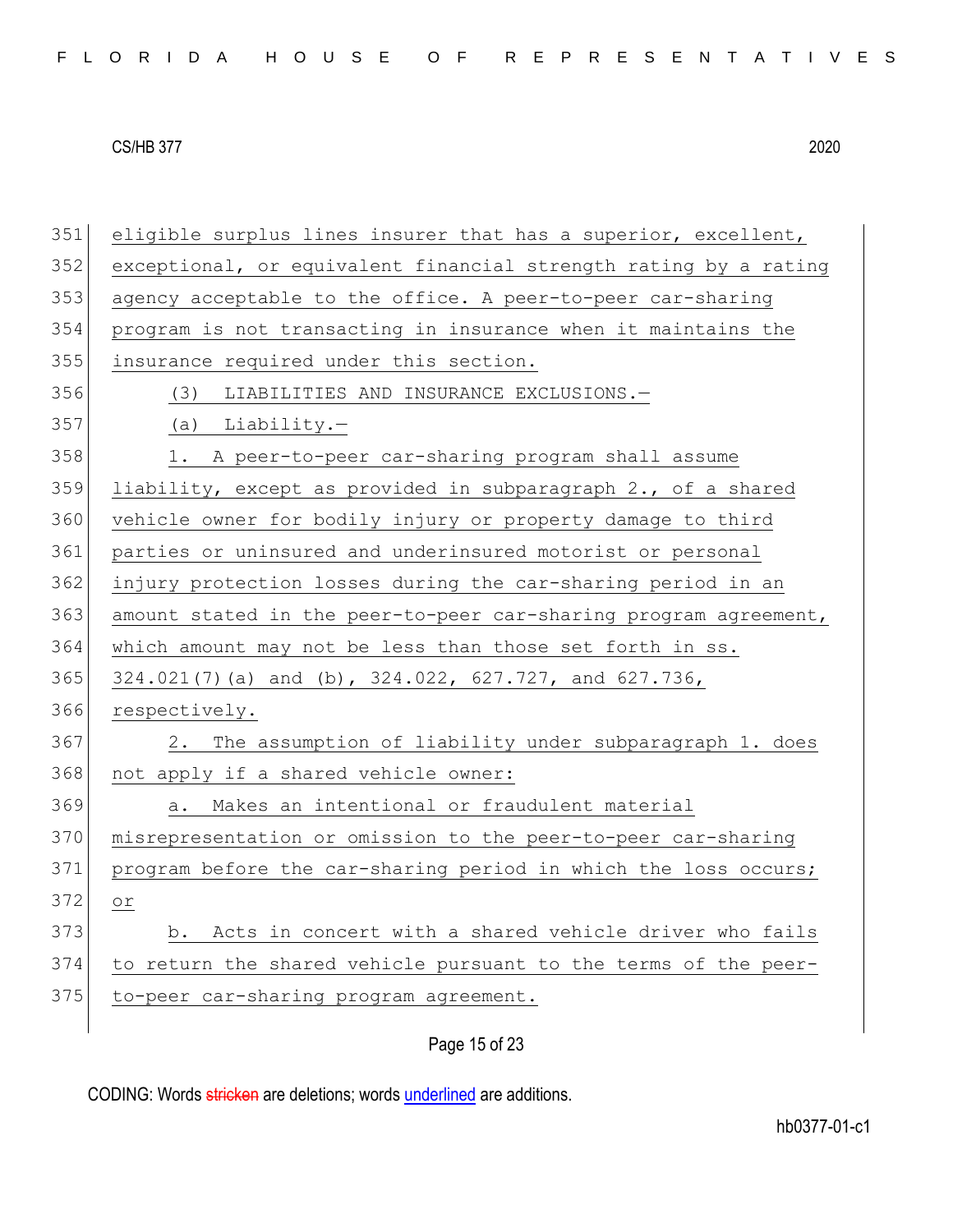| FLORIDA HOUSE OF REPRESENTATIVES |  |
|----------------------------------|--|
|----------------------------------|--|

376 3. A peer-to-peer car-sharing program shall assume primary 377 liability for a claim when it is in whole or in part providing 378 the insurance required under paragraph  $(2)$  (a) and: 379 a. A dispute exists as to who was in control of the shared 380 motor vehicle at the time of the loss; and 381 b. The peer-to-peer car-sharing program does not have 382 available, did not retain, or fails to provide the information 383 required under subsection (5). 384 385 The shared vehicle owner's insurer shall indemnify the peer-to-386 peer car-sharing program to the extent of the insurer's 387 obligation, if any, under the applicable insurance policy if it 388 is determined that the shared vehicle owner was in control of 389 the shared motor vehicle at the time of the loss. 390 (b) Vicarious liability*.*—A peer-to-peer car-sharing 391 program and a shared vehicle owner are exempt from vicarious 392 liability consistent with 49 U.S.C. s. 30106 (2005) under any 393 state or local law that imposes liability solely based on 394 vehicle ownership. 395 (c) Exclusions in motor vehicle insurance policies*.*—An 396 authorized insurer that writes motor vehicle liability insurance 397 in this state may exclude any and all coverage and the duty to 398 defend or indemnify for any claim afforded under a shared 399 vehicle owner's motor vehicle insurance policy, including, but 400 not limited to:

## Page 16 of 23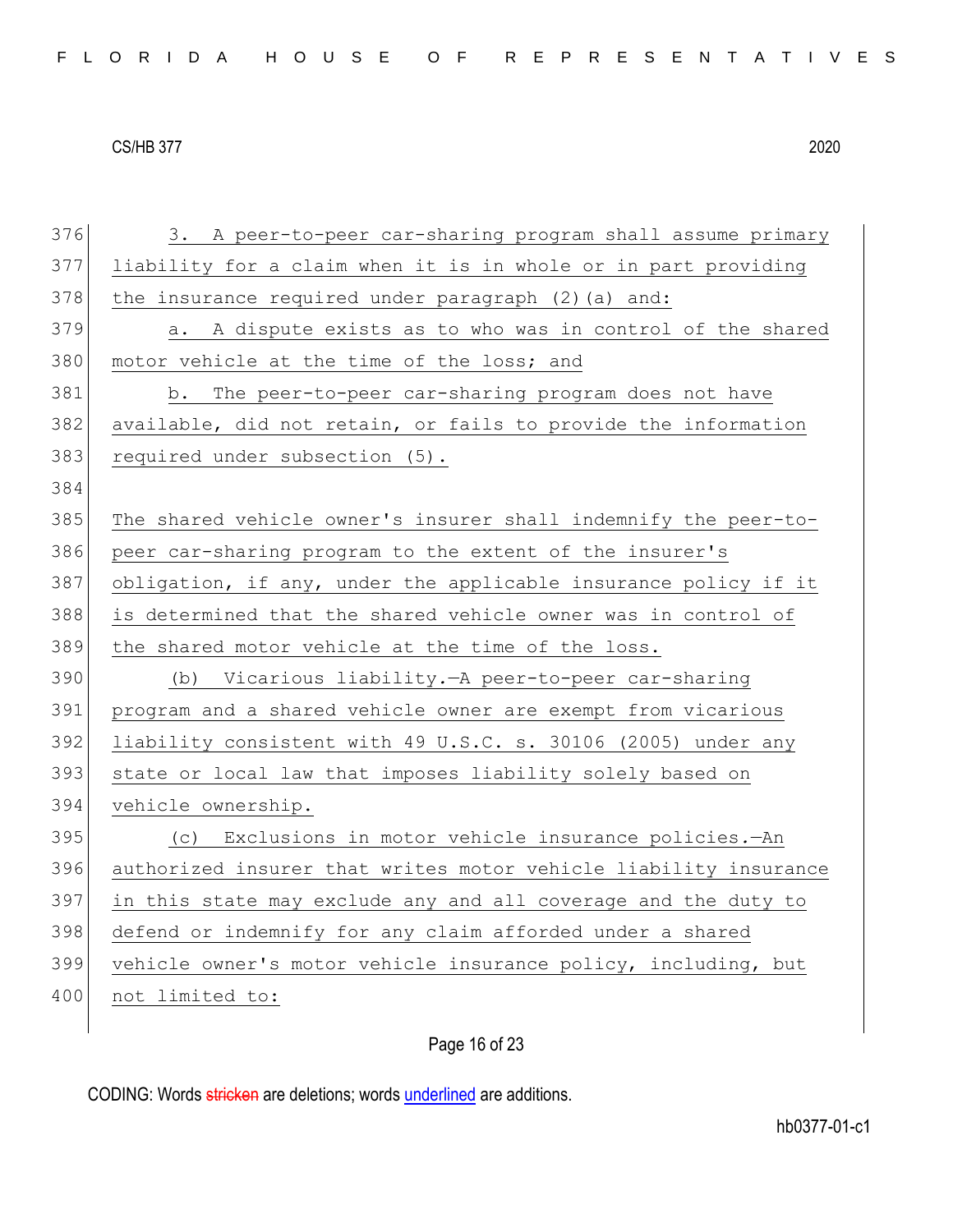|  | FLORIDA HOUSE OF REPRESENTATIVES |
|--|----------------------------------|
|--|----------------------------------|

| 401 | Liability coverage for bodily injury and property<br>1.          |
|-----|------------------------------------------------------------------|
| 402 | damage;                                                          |
| 403 | 2.<br>Personal injury protection coverage;                       |
| 404 | 3.<br>Uninsured and underinsured motorist coverage;              |
| 405 | 4.<br>Medical payments coverage;                                 |
| 406 | $5.$<br>Comprehensive physical damage coverage; and              |
| 407 | 6.<br>Collision physical damage coverage.                        |
| 408 |                                                                  |
| 409 | This paragraph does not invalidate or limit any exclusion        |
| 410 | contained in a motor vehicle insurance policy, including any     |
| 411 | insurance policy in use or approved for use which excludes       |
| 412 | coverage for motor vehicles made available for rent, sharing, or |
| 413 | hire or for any business use.                                    |
| 414 | Contribution against indemnification. - A shared vehicle<br>(d)  |
| 415 | owner's motor vehicle insurer that defends or indemnifies a      |
| 416 | claim against a shared vehicle which is excluded under the terms |
| 417 | of its policy has the right to seek contribution against the     |
| 418 | motor vehicle insurer of the peer-to-peer car-sharing program if |
| 419 | the claim is:                                                    |
| 420 | Made against the shared vehicle owner or the shared<br>1.        |
| 421 | vehicle driver for loss or injury that occurs during the car-    |
| 422 | sharing period; and                                              |
| 423 | Excluded under the terms of its policy.<br>2.                    |
| 424 | (4)<br>NOTIFICATION OF IMPLICATIONS OF LIEN. - At the time a     |
| 425 | motor vehicle owner registers as a shared vehicle owner on a     |
|     |                                                                  |

Page 17 of 23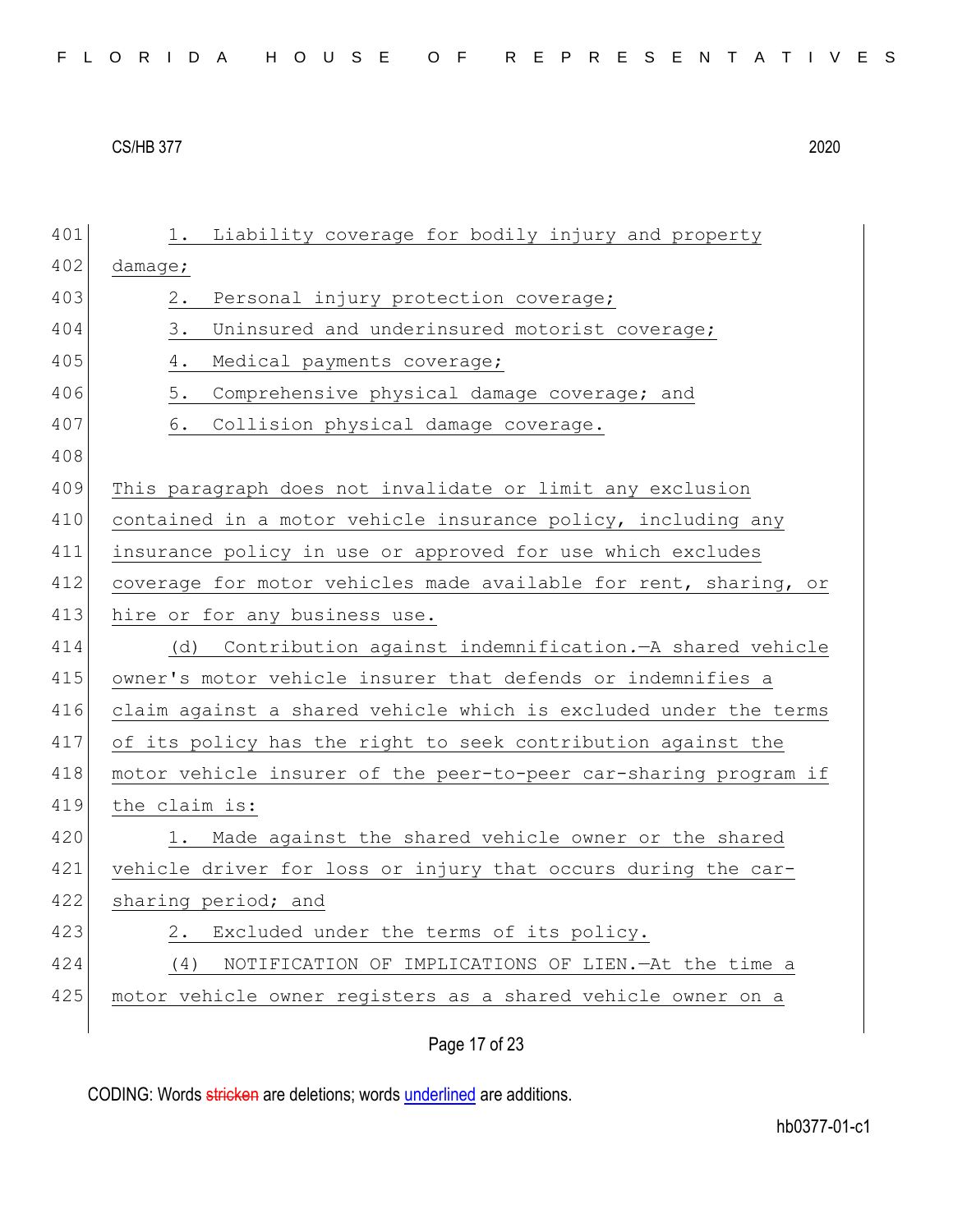426 peer-to-peer car-sharing program and before the shared vehicle 427 owner may make a shared vehicle available for car sharing on the 428 peer-to-peer car-sharing program, the peer-to-peer car-sharing 429 program must notify the shared vehicle owner that, if the shared 430 vehicle has a lien against it, the use of the shared vehicle 431 through a peer-to-peer car-sharing program, including the use 432 without physical damage coverage, may violate the terms of the 433 contract with the lienholder. 434 (5) RECORDKEEPING.—A peer-to-peer car-sharing program 435 shall: 436 (a) Collect and verify records pertaining to the use of a 437 shared vehicle, including, but not limited to, the times used, 438 fees paid by the shared vehicle driver, and revenues received by 439 the shared vehicle owner. 440 (b) Retain the records in paragraph (a) for a time period 441 not less than the applicable personal injury statute of 442 limitations. 443 (c) Provide the information contained in the records in 444 paragraph (a) upon request to the shared vehicle owner, the 445 shared vehicle owner's insurer, or the shared vehicle driver's 446 insurer to facilitate a claim coverage investigation. 447 (6) CONSUMER PROTECTIONS.— 448 (a) Disclosures*.*—Each peer-to-peer car-sharing program 449 agreement made in this state must disclose to the shared vehicle 450 owner and the shared vehicle driver:

## Page 18 of 23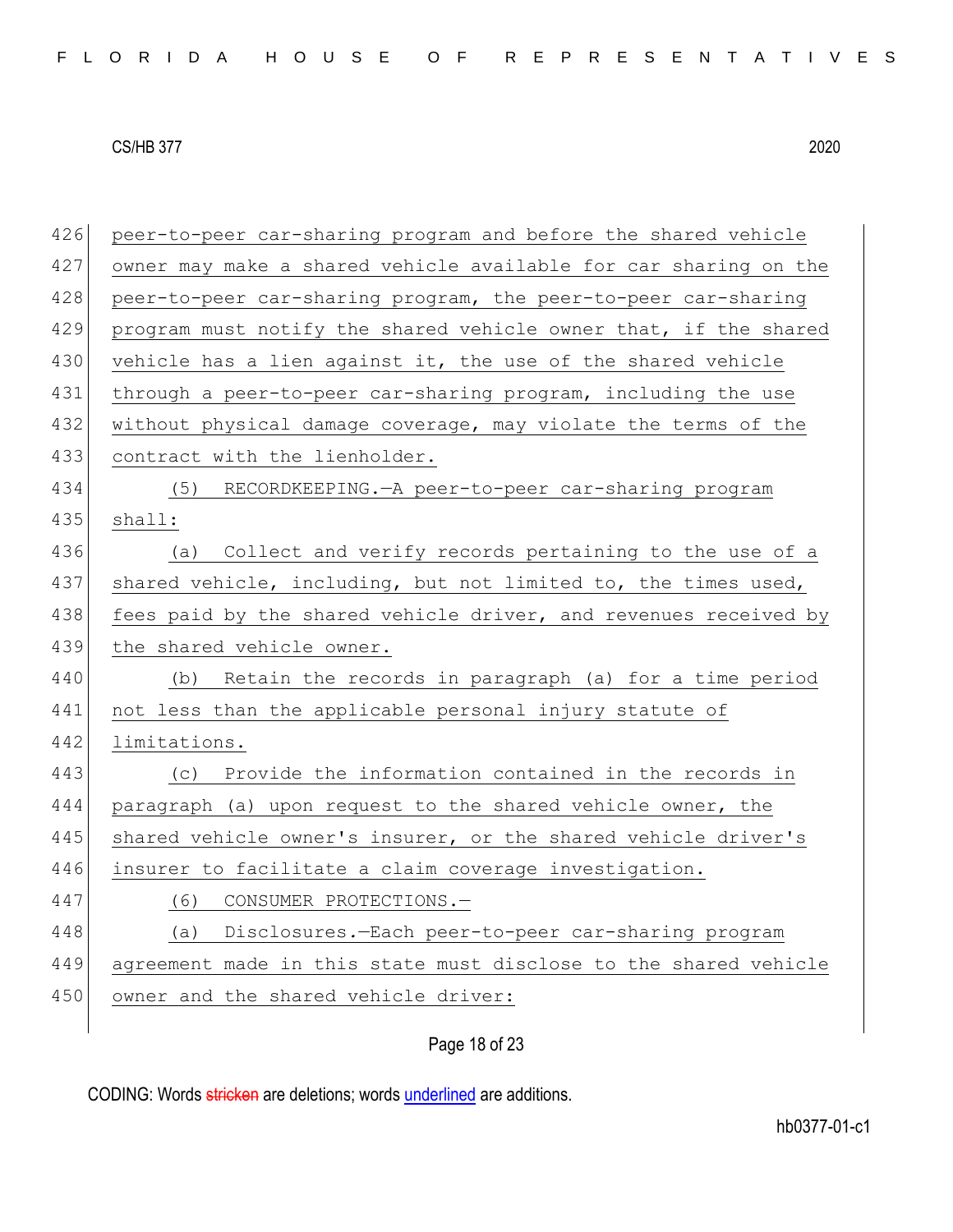451 1. Any right of the peer-to-peer car-sharing program to

#### CS/HB 377 2020

452 seek indemnification from the shared vehicle owner or the shared 453 vehicle driver for economic loss resulting from a breach of the 454 terms and conditions of the peer-to-peer car-sharing program 455 agreement. 456 2. That a motor vehicle insurance policy issued to the 457 shared vehicle owner for the shared vehicle or to the shared 458 vehicle driver does not provide a defense or indemnification for 459 any claim asserted by the peer-to-peer car-sharing program. 460 3. That the peer-to-peer car-sharing program's insurance 461 coverage on the shared vehicle owner and the shared vehicle 462 driver is in effect only during each car-sharing period and 463 that, for any use of the shared vehicle by the shared vehicle 464 driver after the car-sharing termination time, the shared 465 vehicle driver and the shared vehicle owner may not have 466 insurance coverage. 467 4. The daily rate, fees, and, if applicable, any insurance 468 or protection package costs that are charged to the shared 469 vehicle owner or the shared vehicle driver. 470 5. That the shared vehicle owner's motor vehicle liability 471 insurance may exclude coverage for a shared vehicle. 472 6. An emergency telephone number of the personnel capable 473 of fielding calls for roadside assistance and other customer 474 service inquiries. 475 7. Any conditions under which a shared vehicle driver must

Page 19 of 23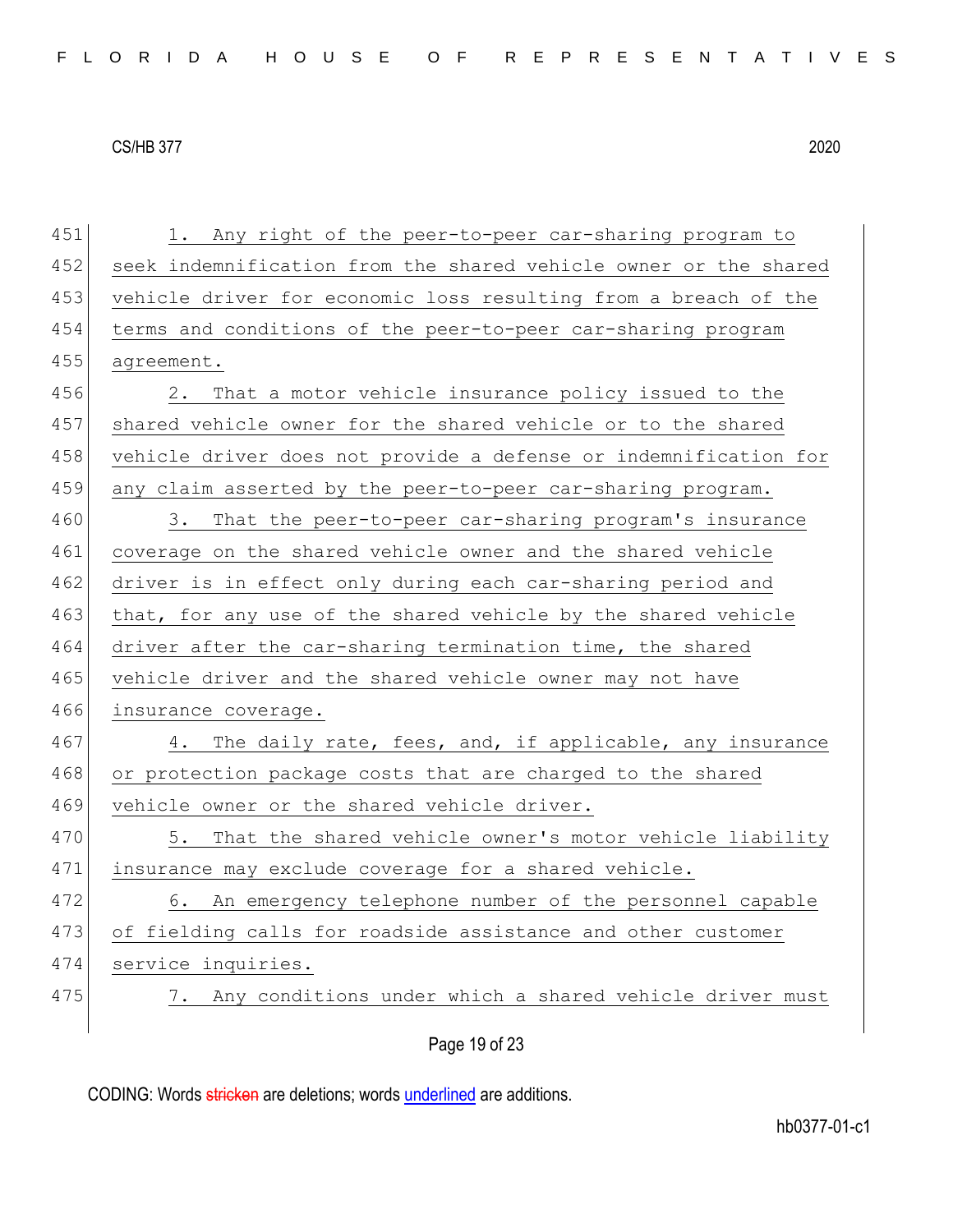| 476 | maintain a personal motor vehicle insurance policy with certain     |
|-----|---------------------------------------------------------------------|
| 477 | applicable coverage limits on a primary basis in order to book a    |
| 478 | shared vehicle.                                                     |
| 479 | (b) Driver license verification and data retention.-                |
| 480 | 1. A peer-to-peer car-sharing program may not enter into a          |
| 481 | peer-to-peer car-sharing program agreement with a driver unless     |
| 482 | the driver:                                                         |
| 483 | Holds a driver license issued under chapter 322 which<br>а.         |
| 484 | authorizes the driver to drive vehicles of the class of the         |
| 485 | shared vehicle;                                                     |
| 486 | b. Is a nonresident who:                                            |
| 487 | Holds a driver license issued by the state or country<br>( I )      |
| 488 | of the driver's residence which authorizes the driver in that       |
| 489 | state or country to drive vehicles of the class of the shared       |
| 490 | vehicle; and                                                        |
| 491 | Is at least the same age as that required of a<br>(TI)              |
| 492 | resident to drive; or                                               |
| 493 | Is otherwise specifically authorized by the Department<br>$\circ$ . |
| 494 |                                                                     |
|     | of Highway Safety and Motor Vehicles to drive vehicles of the       |
| 495 | class of the shared vehicle.                                        |
| 496 | 2. A peer-to-peer car-sharing program shall keep a record           |
| 497 | $\circ$ f:                                                          |
| 498 | The name and address of the shared vehicle driver;<br>a.            |
| 499 | The number of the driver license of the shared vehicle<br>b.        |
| 500 | driver and each other person, if any, who will operate the          |

Page 20 of 23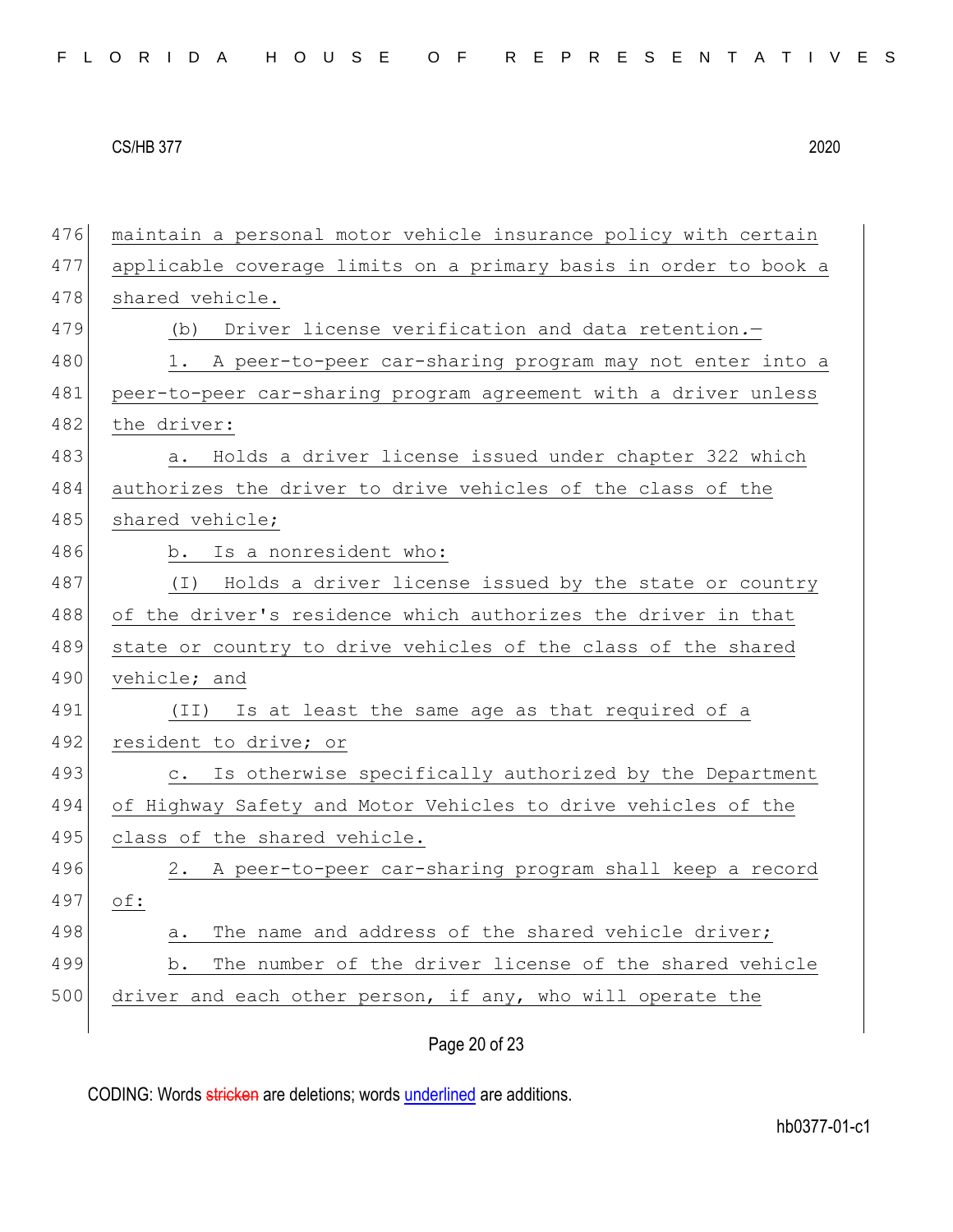| 501 | shared vehicle; and                                              |
|-----|------------------------------------------------------------------|
| 502 | The place of issuance of the driver license.<br>$\circ$ .        |
| 503 | (c) Responsibility for equipment. - A peer-to-peer car-          |
| 504 | sharing program has sole responsibility for any equipment that   |
| 505 | is put in or on the shared vehicle to monitor or facilitate the  |
| 506 | peer-to-peer car-sharing transaction, including a GPS system.    |
| 507 | The peer-to-peer car-sharing program shall indemnify and hold    |
| 508 | harmless the shared vehicle owner for any damage to or theft of  |
| 509 | such equipment during the car-sharing period which is not caused |
| 510 | by the shared vehicle owner. The peer-to-peer car-sharing        |
| 511 | program may seek indemnity from the shared vehicle driver for    |
| 512 | any damage to or loss of such equipment which occurs during the  |
| 513 | car-sharing period.                                              |
| 514 | Motor vehicle safety recalls. At the time a motor<br>(d)         |
| 515 | vehicle owner registers as a shared vehicle owner on a peer-to-  |
| 516 | peer car-sharing program and before the shared vehicle owner may |
| 517 | make a shared vehicle available for car sharing on the peer-to-  |
| 518 | peer car-sharing program, the peer-to-peer car-sharing program   |
| 519 | must:                                                            |
| 520 | 1. Verify that the shared vehicle does not have any safety       |
| 521 | recalls on the vehicle for which the repairs have not been made; |
| 522 | and                                                              |
| 523 | Notify the shared vehicle owner that if the shared<br>2.         |
| 524 | vehicle owner:                                                   |
| 525 | Has received an actual notice of a safety recall on the<br>a.    |
|     |                                                                  |
|     | Page 21 of 23                                                    |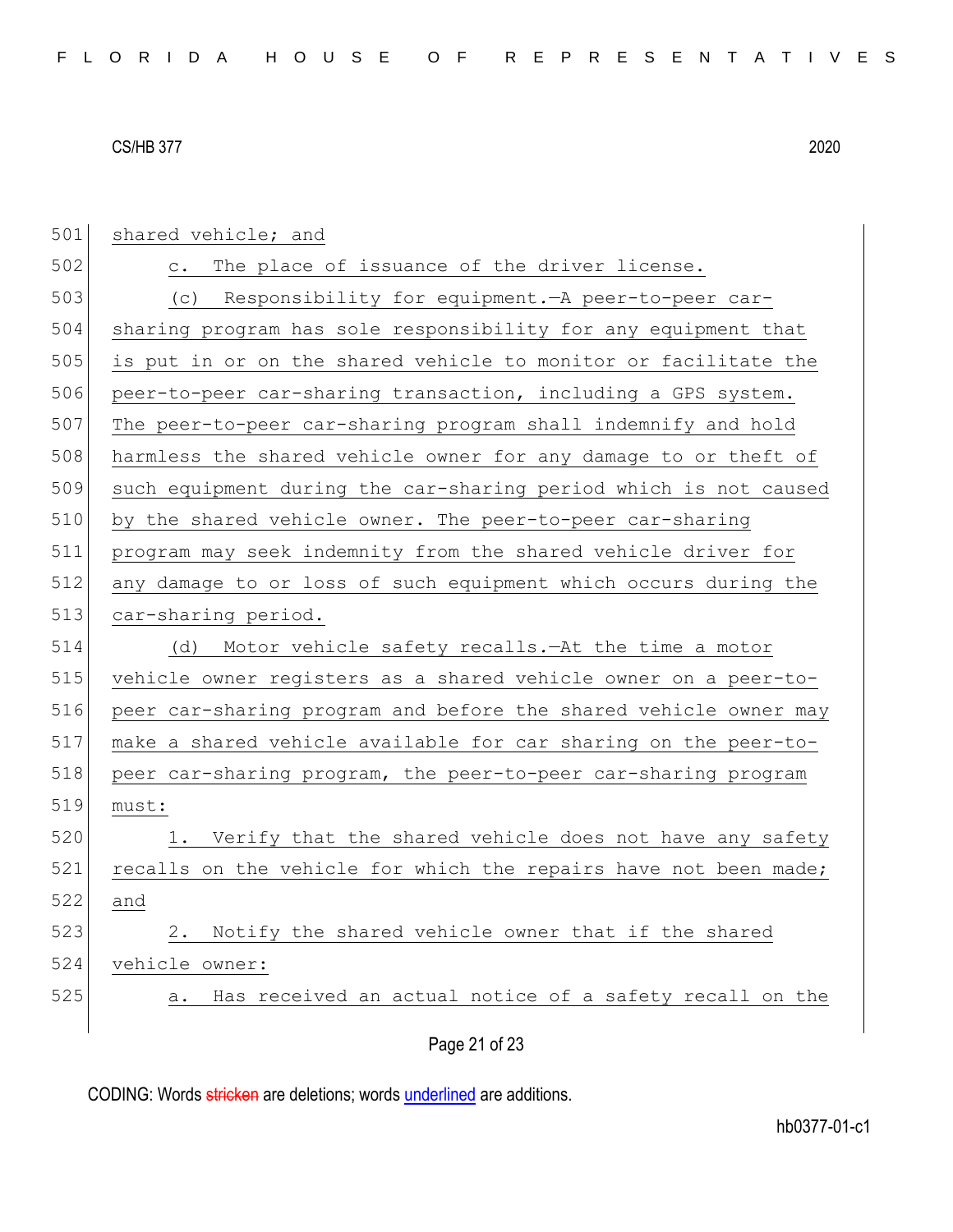526 vehicle, he or she may not make a vehicle available as a shared 527 vehicle on the peer-to-peer car-sharing program until the safety 528 recall repair has been made. 529 b. Receives an actual notice of a safety recall on a 530 shared vehicle while the shared vehicle is made available on the 531 peer-to-peer car-sharing program, he or she shall remove the 532 shared vehicle as available on the peer-to-peer car-sharing 533 program as soon as practicably possible after receiving the 534 notice of the safety recall and until the safety recall repair 535 has been made. 536 c. Receives an actual notice of a safety recall while the 537 shared vehicle is in the possession of a shared vehicle driver, 538 he or she shall notify the peer-to-peer car-sharing program 539 about the safety recall as soon as practicably possible after  $540$  receiving the notice of the safety recall, so that he or she may 541 address the safety recall repair. 542 (7) CONSTRUCTION.—This section does not limit: 543 (a) The liability of a peer-to-peer car-sharing program 544 for any act or omission of the peer-to-peer car-sharing program 545 which results in bodily injury to a person as a result of the 546 use of a shared vehicle through peer-to-peer car sharing; or 547 (b) The ability of a peer-to-peer car-sharing program to 548 seek, by contract, indemnification from the shared vehicle owner 549 or the shared vehicle driver for economic loss resulting from a 550 breach of the terms and conditions of the peer-to-peer car-

## Page 22 of 23